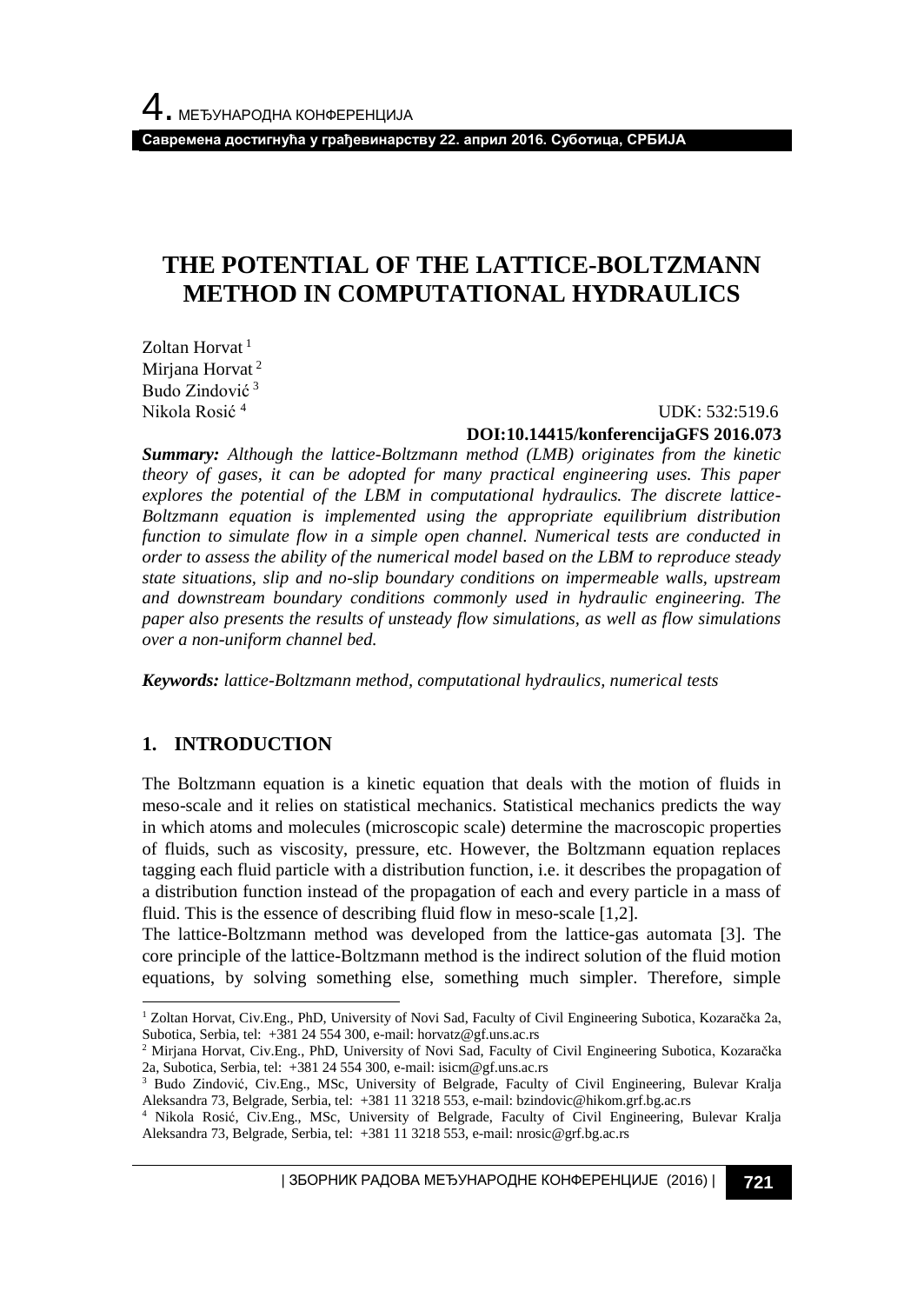#### **Contemporary achievements in civil engineering 22. April 2016. Subotica, SERBIA**

arithmetic calculations can generate accurate solutions to the complex partial differential equations that describe fluid flow. This paper presents a lattice-Boltzmann model for the shallow water equations commonly used in computational hydraulics.

### **2. GOVERNING EQUATIONS**

The Boltzmann equation is a kinetic equation that describes the propagation of the distribution function and it is given as [3]

$$
\frac{\partial f}{\partial t} + \vec{c} \cdot \nabla f + \frac{\vec{F}}{\rho} \cdot \nabla_c f = \Omega(f),\tag{1}
$$

where  $f$  denotes the distribution function,  $t$  is the time parameter,  $\vec{c}$  is the fluid particle velocity vector,  $\nabla$  marks the gradient in physical space,  $\nabla$ <sub>c</sub> is the gradient in velocity space, F is the external force vector,  $\rho$  marks the fluid density, while  $\Omega(f)$ denotes the particle collision operator.

Unlike when solving partial differential equations using traditional numerical procedures, the Boltzmann equation has to be discretized both in physical and velocity space. Therefore, a lattice pattern is introduced, which has two functions: defining computational points (i.e. computational mesh size) and determining the fluid particles' velocities. In this paper a 9-speed square lattice is used (Fig. 1), where  $c_i$ ,  $i = 0,1,...,8$ denote discrete particle velocities.



*Figure 1. Lattice pattern*

On this lattice pattern, each fluid particle moves one lattice unit at its velocity along the eight links (indexes 1 through 8 on Fig. 1) during each computational time step, while index 0 indicates the rest particle with zero speed. Therefore, the particle velocity vector can be defined as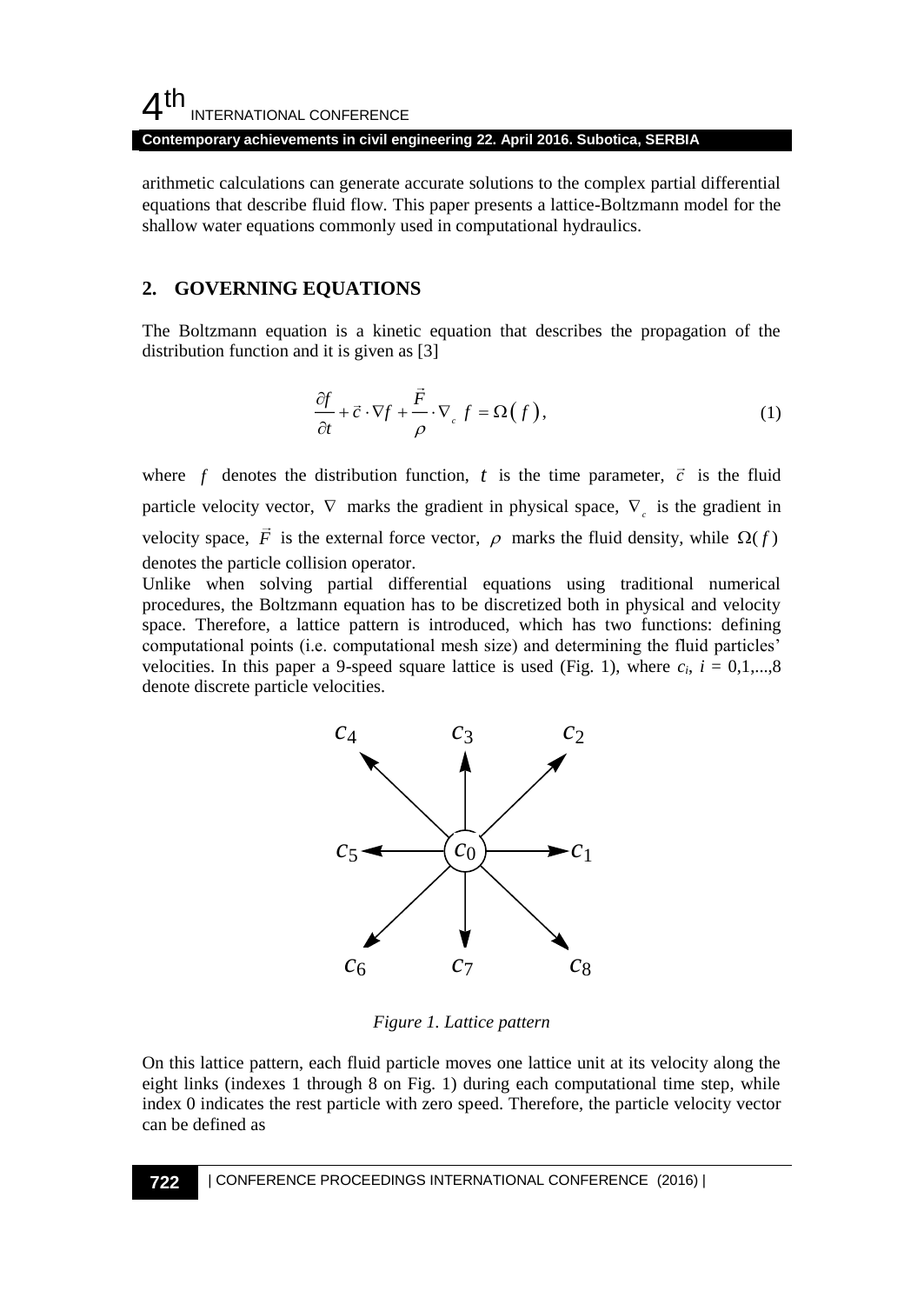$\sqrt{ }$ 

**Савремена достигнућа у грађевинарству 22. април 2016. Суботица, СРБИЈА**

$$
\vec{c}_{\alpha} = \begin{cases}\n(0,0), & \alpha = 0 \\
c \left[ \cos \frac{(\alpha-1)\pi}{4}, \sin \frac{(\alpha-1)\pi}{4} \right], & \alpha = 1,3,5,7 \\
\sqrt{2}c \left[ \cos \frac{(\alpha-1)\pi}{4}, \sin \frac{(\alpha-1)\pi}{4} \right], & \alpha = 2,4,6,8\n\end{cases}
$$
\n(2)

where  $\alpha$  is the lattice index consistent with notation in Fig. 1. Since the fluid particles move one lattice unit in each time step, the particle velocity intensity in Eqs. (2) is defined as

$$
c = \frac{\Delta x}{\Delta t},\tag{3}
$$

where  $\Delta x$  and  $\Delta t$  respectively denote the computational space- and time-steps. Consequently, after discretizing the Boltzmann equation (1) both in physical and velocity space, and after implementing the Bhatangar, Gross and Krook (BGK) approximation on the particle collision operator, one can derive the lattice-Boltzmann equation

$$
f_{\alpha}\left(\vec{x}+\vec{c}_{\alpha}\Delta t,t+\Delta t\right)-f_{\alpha}\left(\vec{x},t\right)=-\frac{1}{\tau}\left(f_{\alpha}-f_{\alpha}^{(0)}\right)+\frac{\Delta t}{Nc^{2}}c_{\alpha i}F_{i},\qquad(4)
$$

where  $f^{(0)}$  is the equilibrium distribution function,  $\tau$  is the relative relaxation time, index *i* marks the summation index consistent with Einstein's notation, and *N* denotes the lattice number defined as

$$
N = \frac{1}{c^2} \sum_{a} c_{ai} \, c_{ai} \, . \tag{5}
$$

The problem now boils down to determining the appropriate equilibrium distribution function in such a way that the lattice-Boltzmann equation (4) can recover the macroscopic shallow water equations. The theory of the lattice-gas automata clearly states that an appropriate function for this role is the Maxwell-Boltzmann equilibrium distribution function [3]. However, the use of this equilibrium function in Eq. (4) implies that the lattice-Boltzmann equation can recover only the Navier-Stokes equations. Thus,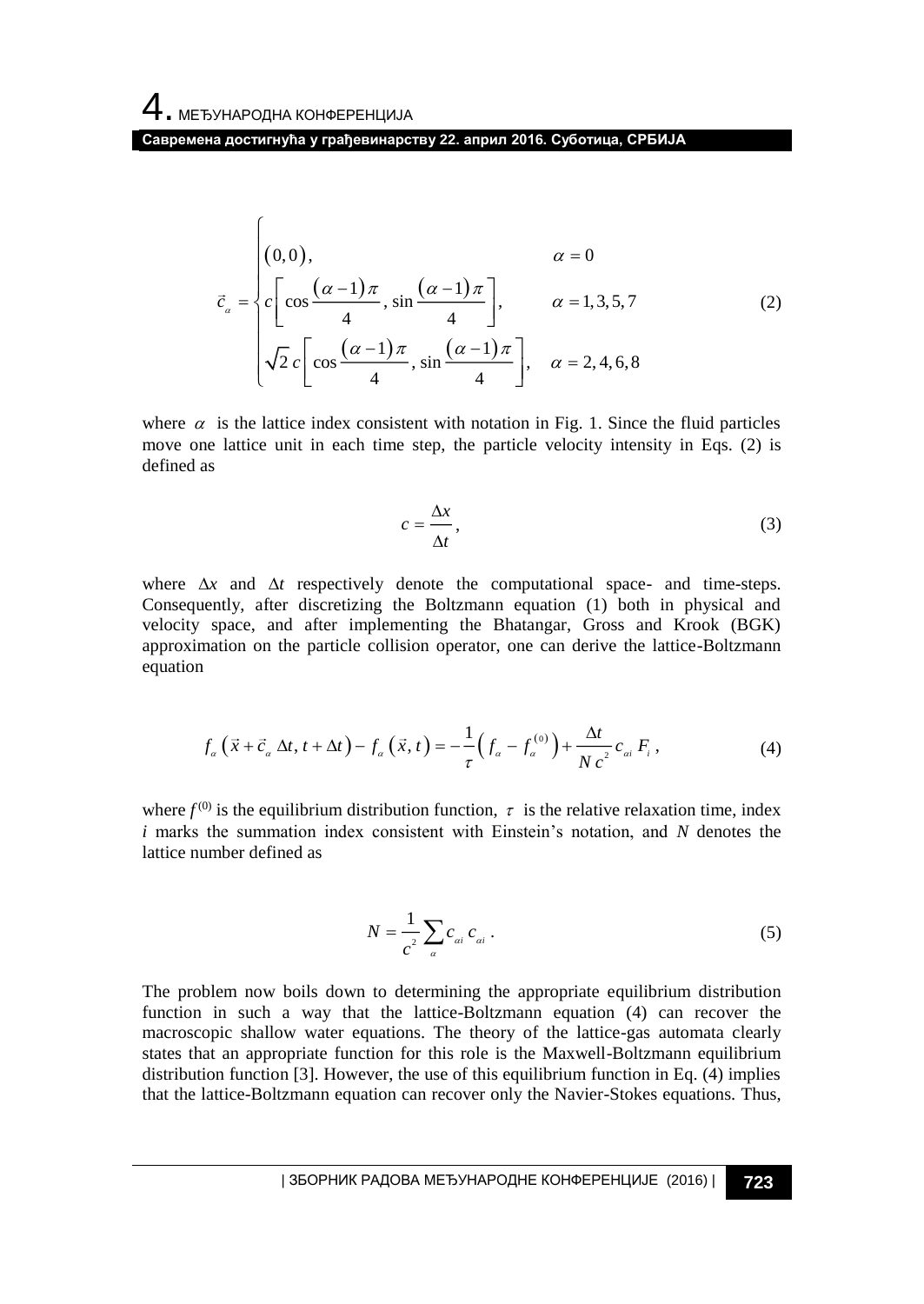**Contemporary achievements in civil engineering 22. April 2016. Subotica, SERBIA**

an alternative approach is to assume an equilibrium function as a power series of the macroscopic velocity

$$
f_a^{(0)} = A_a + B_a c_{ai} u_i + C_a c_{ai} c_{aj} u_i u_j + D_a u_i u_i,
$$
\n(6)

where  $u_i$  marks the macroscopic fluid velocity, while coefficients  $A$ ,  $B$ ,  $C$  and  $D$  remain to be determined. Since the equilibrium function has the same symmetry as the lattice pattern (Fig. 1), there must be

$$
A_1 = A_3 = A_5 = A_7 = \overline{A}, \qquad A_2 = A_4 = A_6 = A_8 = \tilde{A}, \qquad (7)
$$

and similar expressions for coefficients *B*, *C* and *D*. The aforementioned coefficients in Eq. (6) can be determined using the constraints imposed on the equilibrium distribution function (mass and momentum conservation). For the shallow water equations, these constraints are given as

$$
\sum_{a} f_{a}^{(0)}(\vec{x},t) = h(\vec{x},t),
$$
\n
$$
\sum_{a} c_{ai} f_{a}^{(0)}(\vec{x},t) = h(\vec{x},t)u_{i}(\vec{x},t),
$$
\n
$$
\sum_{a} c_{ai} c_{aj} f_{a}^{(0)}(\vec{x},t) = \frac{1}{2} g h^{2}(\vec{x},t) \delta_{ij} + h(\vec{x},t)u_{i}(\vec{x},t)u_{j}(\vec{x},t),
$$
\n(8)

where *h* is the water depth, *g* is the gravitational acceleration, and  $\delta_{ij}$  denotes the Kronecker symbol. Substituting Eq. (6) into Eqs. (8), while using expressions similar to Eq. (7), finally yields the equilibrium distribution function for Eq. (4) that enables the recovery of the shallow water equations.

$$
f_{\alpha}^{(0)} = \begin{cases} h - \frac{5 g h^2}{6 c^2} - \frac{2 h}{3 c^2} u_i u_i, & \alpha = 0\\ \frac{g h^2}{6 c^2} + \frac{h}{3 c^2} c_{\alpha i} u_i + \frac{h}{2 c^4} c_{\alpha i} c_{\alpha j} u_i u_j - \frac{h}{6 c^2} u_i u_i, & \alpha = 1, 3, 5, 7\\ \frac{g h^2}{24 c^2} + \frac{h}{12 c^2} c_{\alpha i} u_i + \frac{h}{8 c^4} c_{\alpha i} c_{\alpha j} u_i u_j - \frac{h}{24 c^2} u_i u_i, & \alpha = 2, 4, 6, 8 \end{cases}
$$
(9)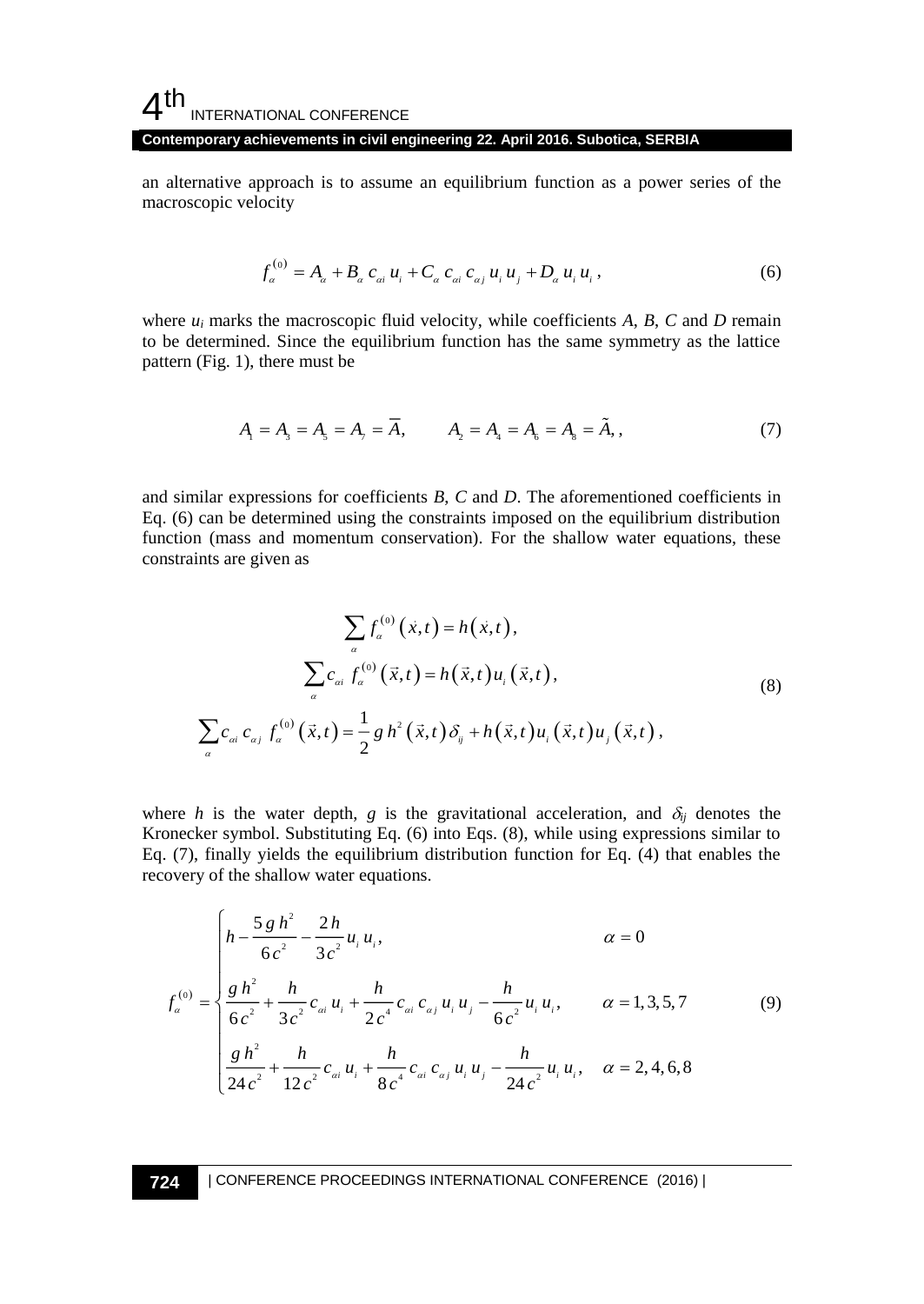## 4. МЕЂУНАРОДНА КОНФЕРЕНЦИЈА **Савремена достигнућа у грађевинарству 22. април 2016. Суботица, СРБИЈА**

In order to prove that the water depth and velocities computed from Eqs. (8), using the values of the distribution function yielded by Eq. (4), are indeed the solution of the shallow water equations, the Chapmann-Enskog expansion is performed. This procedure utilizes taking the Taylor expansion in time and physical space of the first term on the left hand side of Eq. (4), as well as the expansion of the distribution function around its equilibrium according to perturbation theory. After this, by grouping the terms of the same order of magnitude, one can recover the continuity equation for shallow water flow

$$
\frac{\partial h}{\partial t} + \frac{\partial}{\partial x_j} \left( h u_j \right) = 0 \,, \tag{10}
$$

as well as the momentum equation for shallow water flow

$$
\frac{\partial}{\partial t}(hu_i) + \frac{\partial}{\partial x_i}(hu_i u_j) = -g \frac{\partial}{\partial x_i}\left(\frac{h^2}{2}\right) + v \frac{\partial^2}{\partial x_j \partial x_j}(hu_i) + F_i,
$$
\n(11)

where the kinetic viscosity is defined as

$$
v = c^2 \Delta t (2 \tau - 1) / 6, \qquad (12)
$$

while the force term is

$$
F_i = -g \, h \, \frac{\partial z_{\scriptscriptstyle b}}{\partial x_i} - \frac{\tau_{\scriptscriptstyle b i}}{\rho} \,. \tag{13}
$$

In Eq. (13)  $z_b$  denotes the bed elevation, and  $\tau_b$  is the friction on the bed surface. It should be noted that Eq. (12) demonstrates a peculiar property of the lattice-Boltzmann method. Namely, the viscosity is dependent on the time step, as well as the mesh size (through the lattice velocity intensity *c*). Therefore, while performing numerical simulations, the relative relaxation time  $\tau$  should be adjusted so that Eq. (12) gives the desired viscosity for a given mesh size and computational time step.

#### **3. NUMERICAL RESULTS**

Using the governing equations given in Section 2, a computer code for simulation of shallow water flow in a simple straight channel was developed using the lattice-Boltzmann method. Some numerical tests, performed in order to asses the developed code, are presented in this section.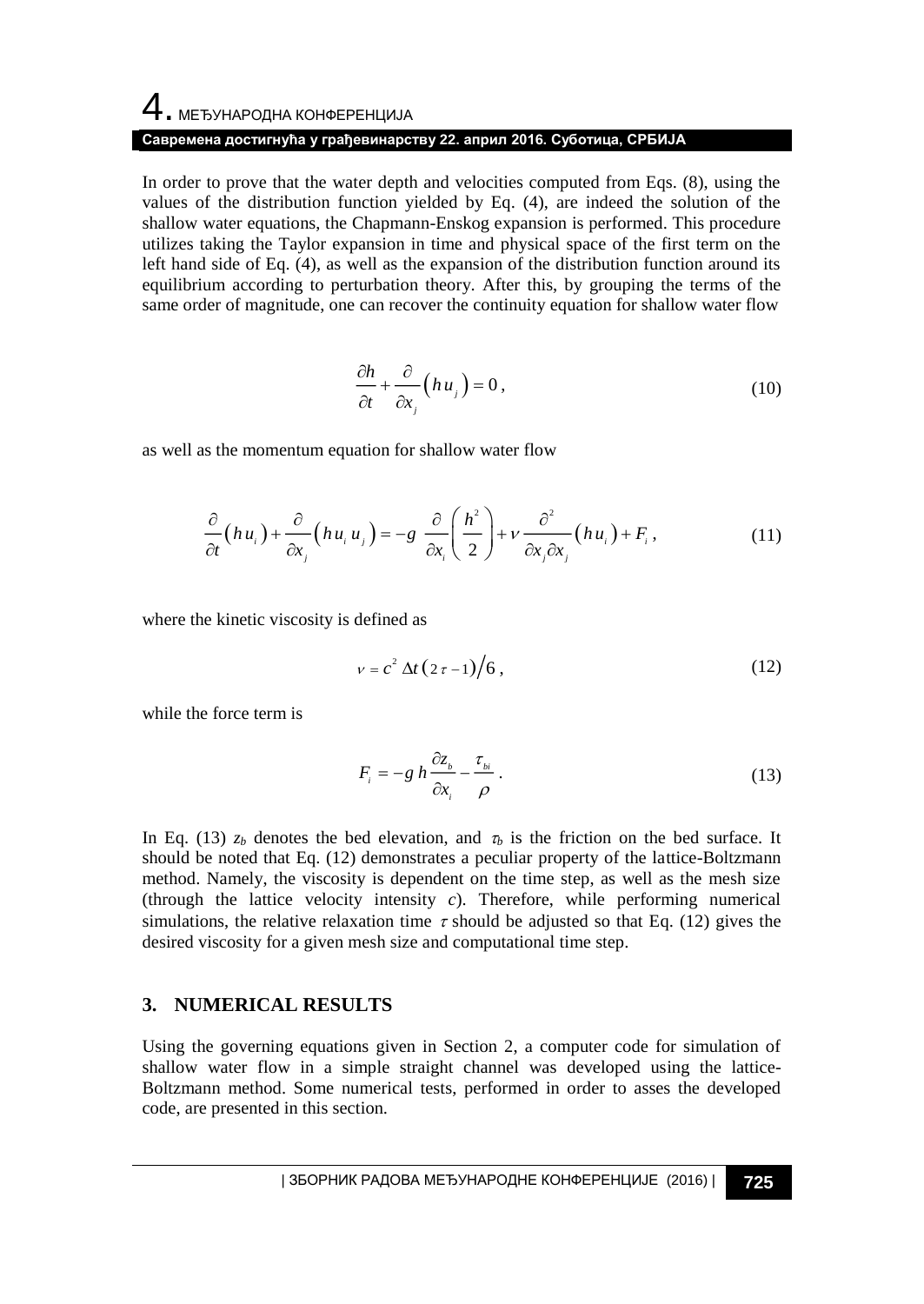**Contemporary achievements in civil engineering 22. April 2016. Subotica, SERBIA**



*Figure 2. 2-D plots of steady flow in a channel with uniform bed elevation*

**726** | CONFERENCE PROCEEDINGS INTERNATIONAL CONFERENCE (2016) |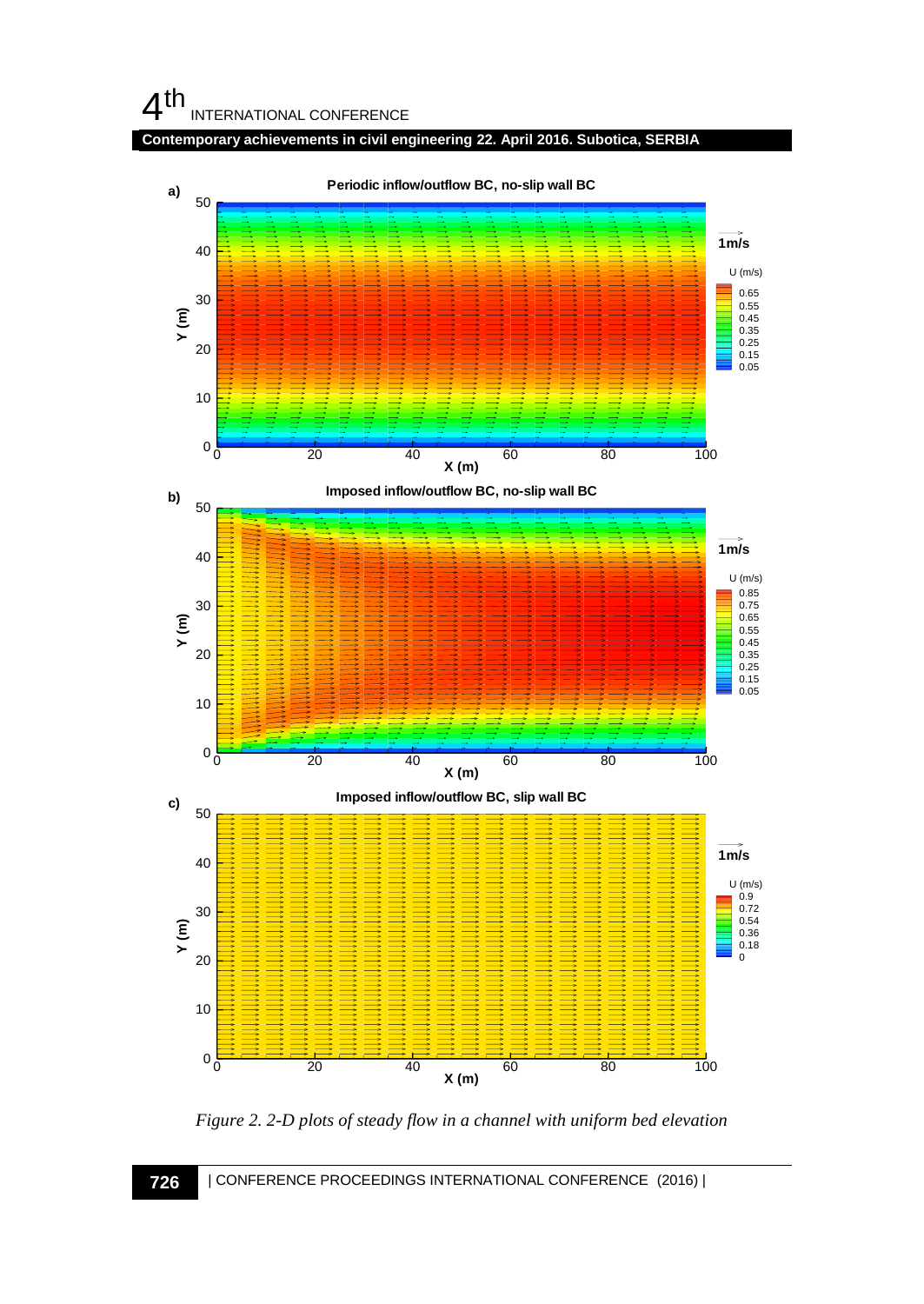# 4. МЕЂУНАРОДНА КОНФЕРЕНЦИЈА **Савремена достигнућа у грађевинарству 22. април 2016. Суботица, СРБИЈА**

The first group of numerical tests is based on steady flow simulations in a straight channel with uniform bed elevation. The computational domain was 100m in the *x* coordinate direction and 50m in the *y* coordinate direction. The computational mesh is uniform with  $\Delta x=1$ m, while the computational time step was selected in accordance with the stability conditions given in Ref. [4]. The computer code was developed in a way that enables the implementation of slip and no-slip boundary conditions on impermeable walls using the bounce-back scheme as described in Ref. [4,5].



*Figure 3. Velocity distribution and stabilization time*

The firs simulation in this group utilizes the periodic boundary condition on the upstream and downstream ends, along with the no-slip boundary condition on the domain walls. A 2-D plot of this computation is presented on Fig. 2a. In this case the flow pattern consists of zero velocity on the impermeable walls (no-slip b.c.) and maximum velocities at the midpoint of any cross-section (straight line perpendicular to the *x*-coordinate direction, i.e. *x*=*const.*). The ability of the model to reproduce the same velocity distribution for different computational time step was also investigated. Figure 3a demonstrates that there is no significant difference in numerical results even if the computational time step is decreased more than 120%. Since the purpose of this simulation was to achieve a steady state flow, the evolution of fluid velocity through time was also investigated (Fig. 3b). It should be noted that, after achieving a steady state, the continuity error was reduced to practically zero (i.e. machine precision). The aforementioned properties indicate a certain consistency of the model.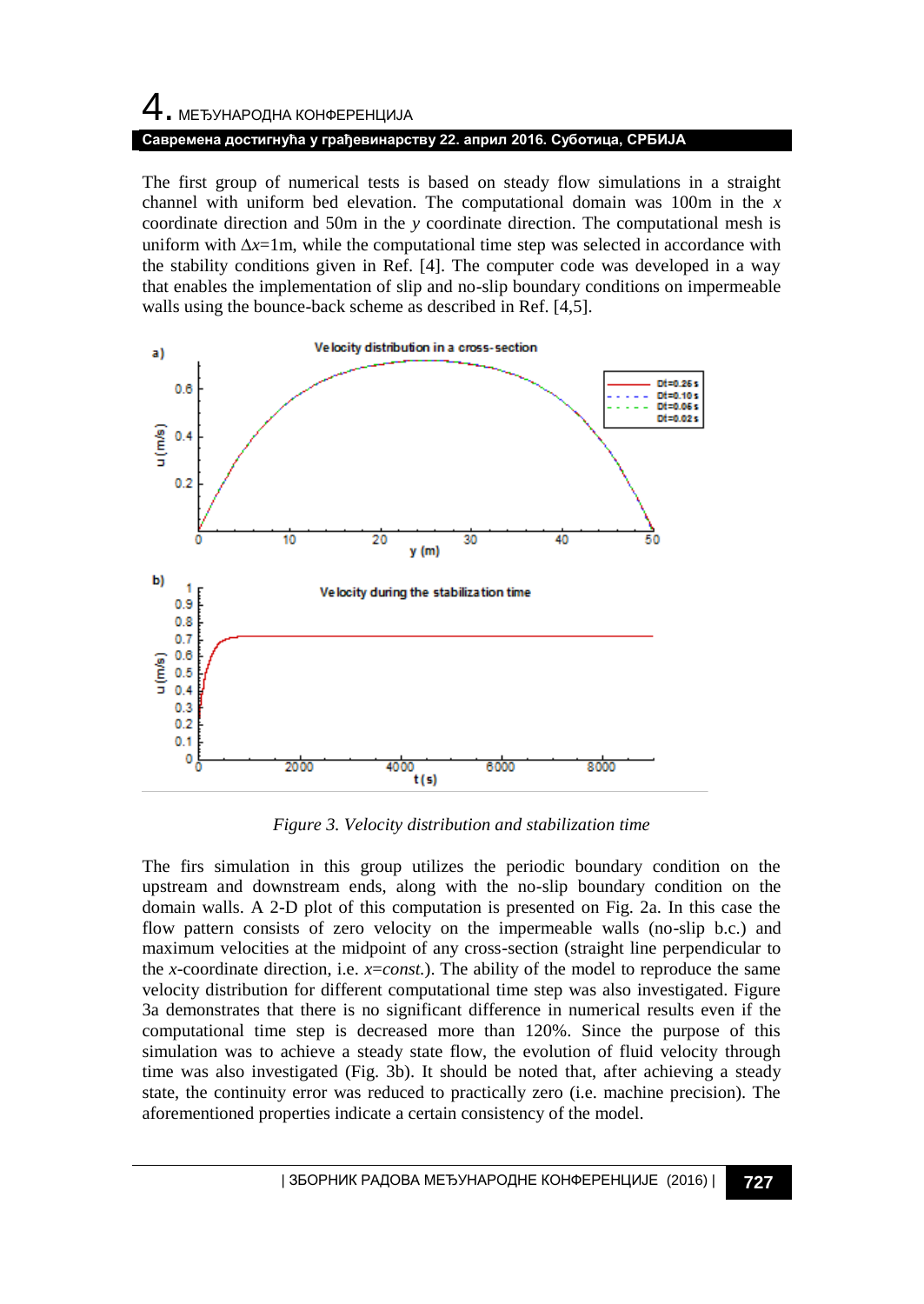#### **Contemporary achievements in civil engineering 22. April 2016. Subotica, SERBIA**

In practical hydraulic computations the upstream boundary condition is often a known discharge, while a known water surface elevation is imposed on the downstream end. The developed computer code also enables these boundary conditions on the upstream and downstream ends of the computational domain, respectively. Therefore, the first simulation was repeated with known discharge at the upstream end and known depth on the downstream end, while implementing the no-slip boundary condition on impermeable walls. A 2-D plot of this computation is presented on Fig. 2b. It is clear that the model redistributes the imposed discharge, which also indicates a good qualitative behavior of the model. Finally, a steady state computation was performed with a slip boundary condition on impermeable walls and imposed discharge and water surface level on upstream and downstream boundaries. A 2-D plot of this computation is presented on Fig. 2c. It can be clearly observed that the simulation resulted in a uniform velocity distribution throughout the domain, as expected.

The second group of numerical test aimed to assess the ability of the model to perform unsteady flow computations. Using the domain and boundary conditions as on Fig. 2b, an unsteady flow simulation was conducted. A synthetic hydrograph was implemented at the upstream end, while a constant water surface elevation was maintained at the downstream end. The velocity change through time for a computational point at *x*=50m, *y*=25m is presented on Fig. 4. It can be concluded that after the stabilization time (1800 sec) the hydrograph is propagated through the domain with negligible numerical oscillations. The continuity error was monitored during the simulation, and it stayed under  $4.10^{-5}\%$ . Figures 4b and 4c present, in some detail, the numerical oscillations during the stabilization time and when the hydrograph reached its maximum value.



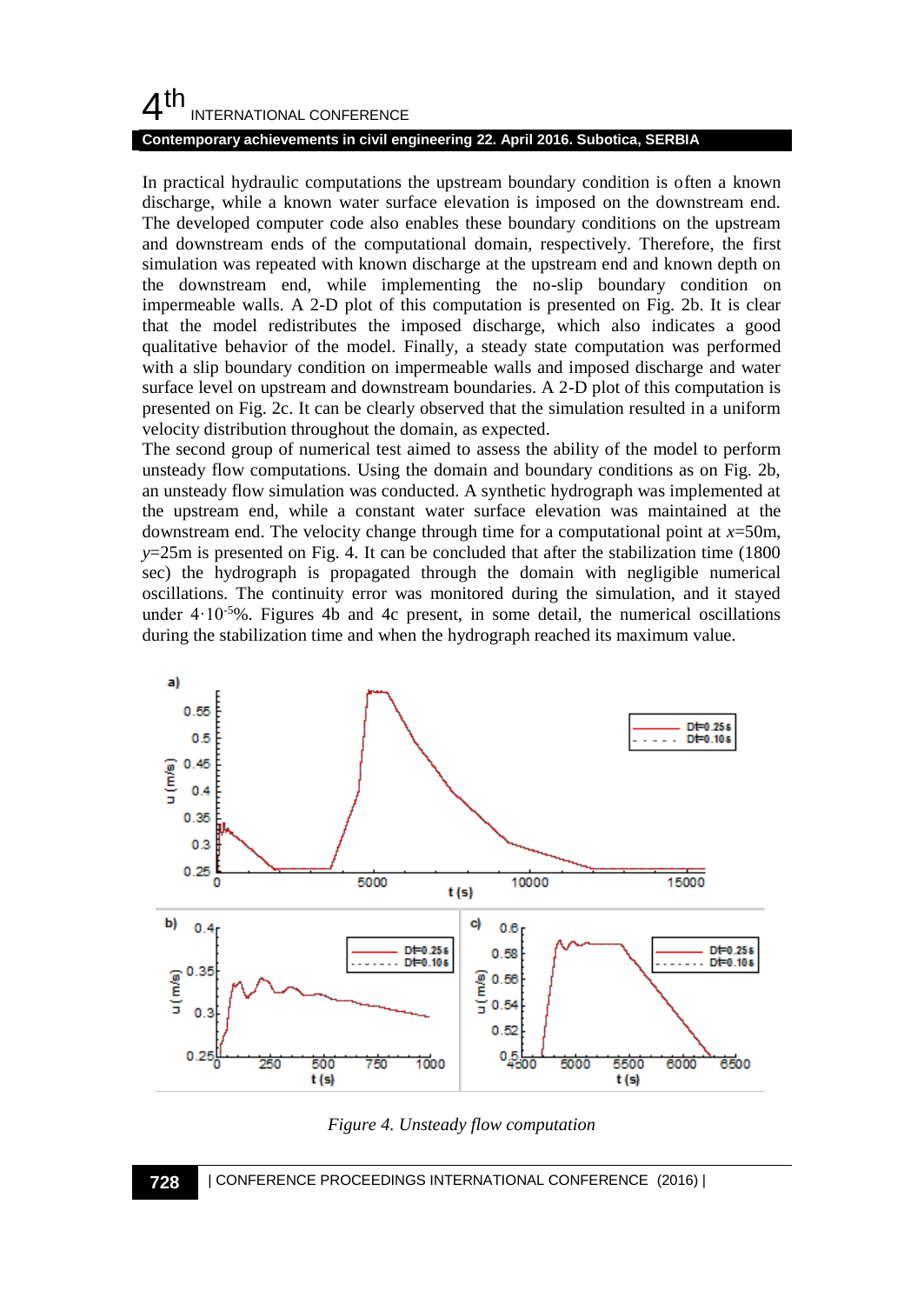# $\,4\,$ . МЕЂУНАРОДНА КОНФЕРЕНЦИЈА **Савремена достигнућа у грађевинарству 22. април 2016. Суботица, СРБИЈА**

The third, and final group of numerical tests consisted of flow simulations in a channel with non-uniform bed elevation. In the interior of the computational domain the bed elevation is somewhat higher in comparison with the surrounding area, thus creating an obstacle to the flow. A 2-D plot of this computation is presented on Fig. 5a. Since a noslip boundary condition was implemented on domain walls, the velocity is zero on the wall itself and it increases towards the interior of the domain. The velocity is significantly higher over the elevated bed area, as expected. Figure 6a presents the velocity distribution within a cross-section at the beginning  $(x=24m)$ , at the middle  $(x=50m)$  and at the end  $(x=70m)$  of the obstacle. The existence of a *v*-velocity component indicates the tendency of the flow to bypass the elevated bed area, since it presents a restriction to the flow (higher bed friction, etc.).



*Figure 5. 2-D plots of steady flow in a channel with non-uniform bed elevation*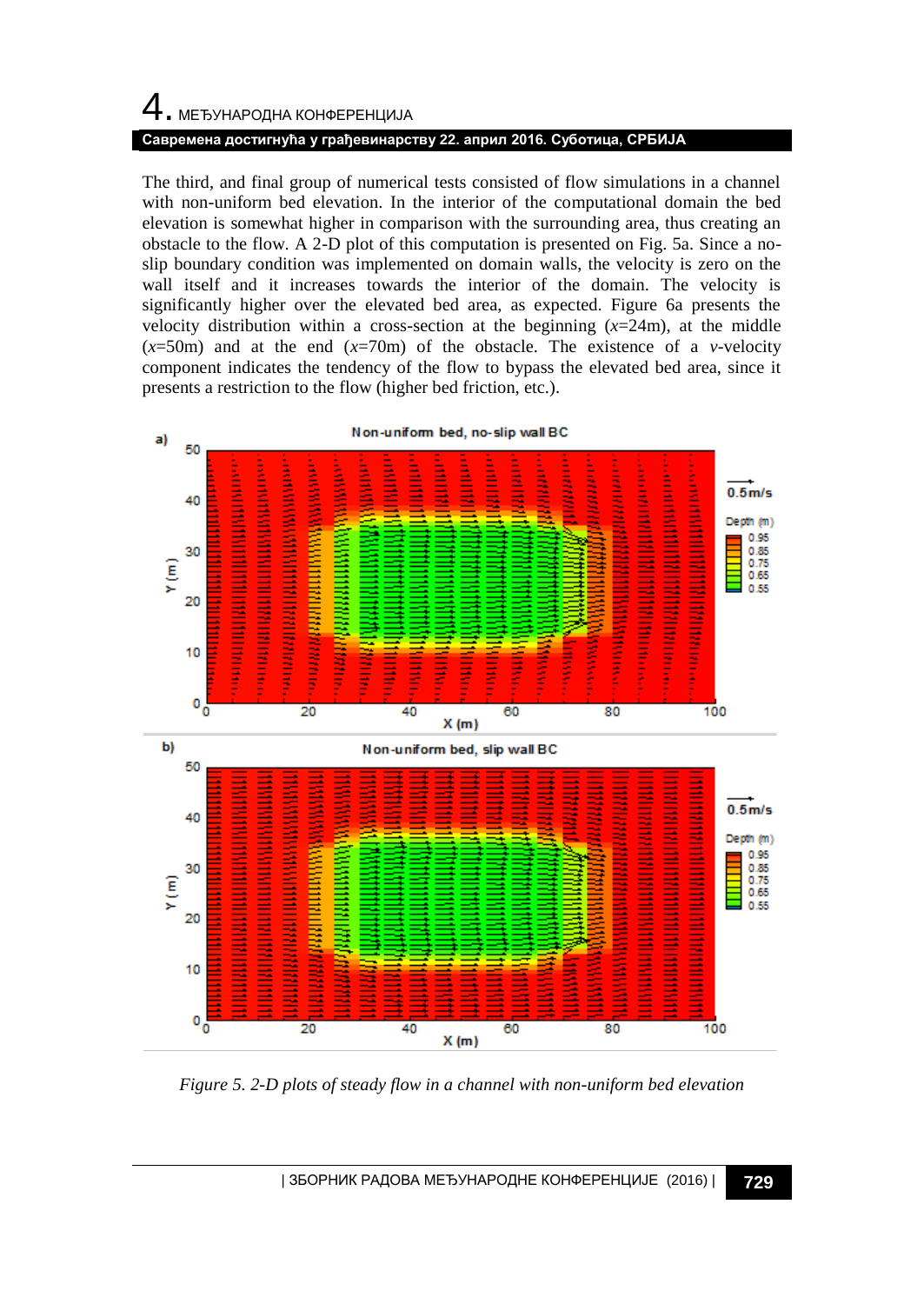#### **Contemporary achievements in civil engineering 22. April 2016. Subotica, SERBIA**

The second simulation in this group was identical to the first, except for the impermeable wall boundary condition which was set to a slip boundary condition. A 2-D plot of this computation is presented on Fig. 5b, while the appropriate cross-section velocity distributions are given on Fig. 6b. The results are similar as in the previous case, with the exception that the flow is now more explicitly redirected toward the domain walls. This is also an expected behavior of the model, since the velocity on the impermeable boundary is not set to be zero. Therefore, the fluid is not additionally slowed down in the vicinity of the domain walls.



*Figure 6. Velocity distribution for flow simulation in a channel with non-uniform bed elevation*

### **4. CONCLUSION**

Unlike the traditional numerical models in computational hydraulics that directly solve the shallow water equations, the lattice-Boltzmann method utilizes an indirect way to solve these equations. The method's trademark is a simple calculation procedure and easy implementation of boundary conditions.

This paper describes a numerical model for shallow water flow simulations using the lattice-Boltzmann method. The presented numerical tests were conducted in order to